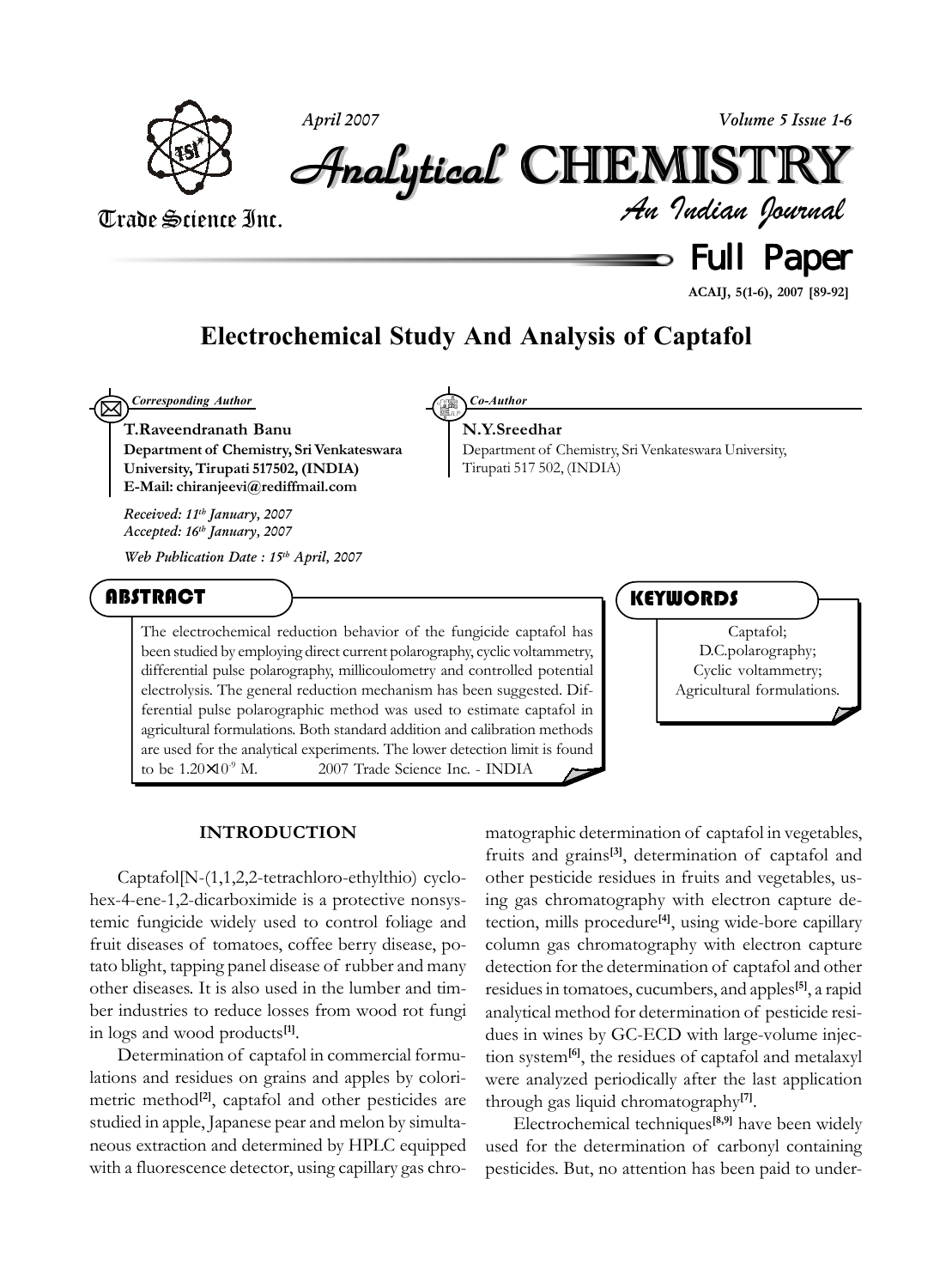# Full Paper

standing the electrochemical behavior of captafol and its formulations.

The article attempts to understand the electrochemical behavior of captafol and its determination in agricultural formulations.

#### **EXPERIMENTAL**

The theoretical and the experimental procedure of these techniques were discussed elsewhere**[10]**. All the chemicals used were of analytical grade. Pure captafol was obtained from 'Promochem', Germany. The purity of the compound was tested by melting point determination. Stock solution was prepare by dissolving the required amount of the compound in dimethylformamide. Universal buffers of pH range 2.0 to 12.0 were prepared using 0.2M boric acid. 0.5M citric acid and 0.1M trisodium orthophosphate**[11]**.

#### **RESULTS AND DISCUSSION**

Captafol was found to give a single well define wave/peak in acidic solution( $2 \leq pH \leq 6$ ) which is attributed to the simultaneous reduction of the two carbonyl groups to the corresponding hydroxyl derivative in a four-electron process. No reduction is observed in the basic medium( $8 \leq pH \leq 12$ ) due to the precipitation of the electroactive species.

The diffusion controlled nature of the electrode process is evidenced from the linear plots of  $i_d$  versus  $h^{\frac{1}{2}}$  and i<sub>n</sub> versus t<sup>2/3</sup> that pass through the origin indicating the absence of adsorption complications**[12]**. The experimental constancy of  $i_p/1/2$  CV with scan rate(V) has shown the electrode process to be free from any kinetic complications. Conventional logplot analysis and the variations of  $E_{1/2}$   $E_{\rho}$  and  $E_{\rho}$ (where  $E_m$  is the potential at maximum current in differential pulse polarography) values towards more negative potentials upon increasing the concentration of captafol**[13]** indicated the irreversibility of the electrode process. Typical voltammograms for captafol are shown in figures 1 and 2.

Millicoulometry employed at pH 2.0 to find out the number of electrons involved in the electrode process. The results showed the number of electrons to be four. From the slope of the  $E_{1/2}$  vs. pH plot,

O

*An Indian Journal* Analytical  $\,$  <code>CHEMISTRY</code>





the number of protons involved in the rate determining step of the electrode process is found to be two. Controlled potential electrolysis experiments were carried out at -0.27 V vs saturated calomel electrode in pH 4.0. The isolated product was identified as hydroxyl product and confirmed by IR spectrometry  $(3500 \text{ to } 3200 \text{ cm}^{-1})$ ; nujol medium).

Based on the results obtained, the electrochemical reduction mechanism of captafol can be proposed as in SCHEME 1.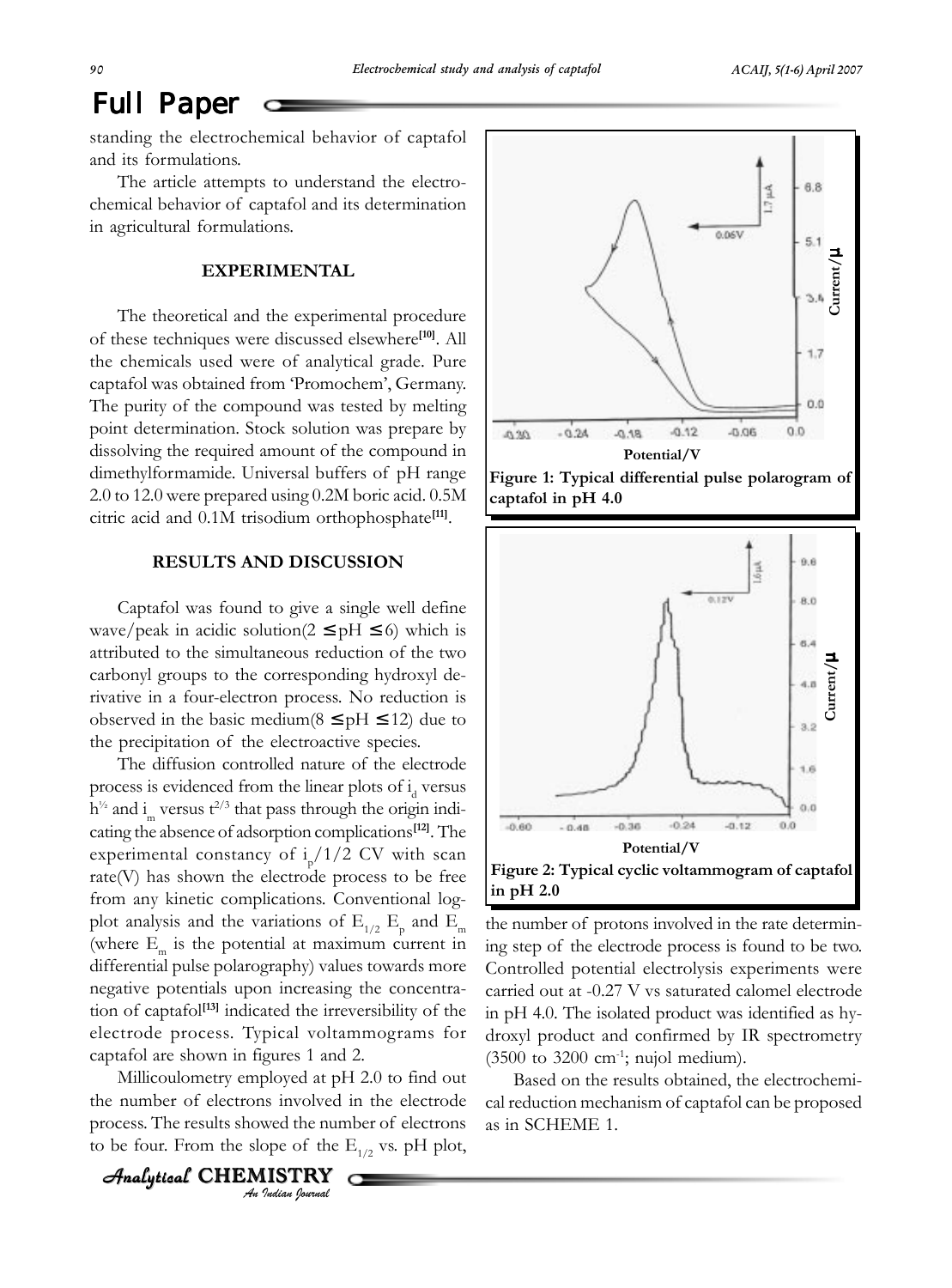

#### **Procedure**

Differential pulse polarographic peak obtained in pH 4.0 was used in the analytical estimation of captafol. Standard addition and calibration methods were used for the analysis of the captafol. The peak current was found to vary linearly with the captafol concentration over the range of  $1.5 \times 10^{-5}$  to  $1.2 \times$ 10-9 M. The lower detection limit was calculated using the expression<sup>[14]</sup> dl=3×Sd/m where Sd is the standard deviation and m, the slope of the calibration plot.

#### **Analytical procedure**

Captafol is analyzed by the standard addition method. The standard solution( $1\times10^{-5}$  M) is prepared by dissolving the appropriate amount of the electro active species in dimethylformamide. One ml of the standard solution is transferred to the polarographic cell and made up to 10ml with the supporting electrolyte to get the required concentration and then deoxygenated by bubbling nitrogen gas for 10min. After recording the polarogram, small increments of the standard solutions(05.ml) were added and then polarograms were recorded for each addition under similar conditions. The optimum conditions for the determination of captafol in pH 4.0 were found to be a drop time of sec, pulse amplitude of 50 mV, and an applied potential of -0.27 V vs saturated calomel electrode.

The relative standard deviation and correlation coefficient values were found to be 1.64 and 0.9423 respectively, for 10 replicates. The described analytical procedure is used the determination of captafol in its formulation(captofol).

#### **Application**

The required quantity of captafol formulation corresponding to a stock solution  $1 \times 10^{-3}$  M was accurate measured and transferred into a 100ml calibrated flask containing 50ml dimethylformamide. A

| TABLE 1: Determination of captafol in pure and |  |
|------------------------------------------------|--|
| formulation by differential pulse polarography |  |

| Compound               | Labelled<br>amount<br>(mg) | Amount*<br>found<br>(mg) | Recovery<br>$(\%)$ | Standard<br>deviation |  |
|------------------------|----------------------------|--------------------------|--------------------|-----------------------|--|
| Captafol<br>(pure)     | 5.0                        | 4.955                    | 99.10              | 0.011                 |  |
|                        | 10.0                       | 9.952                    | 99.52              | 0.012                 |  |
|                        | 20.0                       | 19.95                    | 99.75              | 0.014                 |  |
|                        | 25.0                       | 24.685                   | 98.74              | 0.020                 |  |
|                        | 30.0                       | 29.645                   | 98.88              | 0.051                 |  |
| Captafol formulation   |                            |                          |                    |                       |  |
| Captafol<br>(captofol) | 5.0                        | 4.948                    | 98.96              | 0.025                 |  |
|                        | 20.0                       | 19.95                    | 99.75              | 0.013                 |  |
|                        | 25.0                       | 24.95                    | 99.42              | 0.007                 |  |
|                        | 30.0                       | 29.975                   | 99.16              | 0.012                 |  |

**\* Average of five determinations**

solution is approximately  $1 \times 10^{-5}$  M was prepared by dilution of stock solution with pH 4.0. The assay results for captafol in formulation in pH 4.0 are given in TABLE 1.

Recovery of captafol ranging from 98.74 to 99.75 obtained with the proposed differential pulse polarogram method indicates its accuracy and reproducibility.

The proposed method is simple, rapid, reliable and sensitive and does not involve the elaborate clean-up procedure required by the other methods. Hence the development method can be used in fungicidal formulations.

#### **REFERENCES**

- **[1]** C.R.Worthing; 'The Pesticide Manual', British Crop.Protection Council, Worcestershire, 1077 **(1987)**.
- **[2]** B.C.Verma, D.K.Sharma, H.K.Thakur, B.G.Rao, N.K.Sharma; Analyst, **116(8)** 867 **(1991)**.
- **[3]** M.Miyahara, T.Suzuki, Y.Saito; J.Agric.Food Chem., **40(7)**, 1150 **(1992)**.
- **[4]** D.M.Gilvydis, S.M.Walters; J.Assoc.Off.Anal.Chem., **67(5)**, 909 **(1984)**.
- **[5]** D.M.Gilvydis, S.M.Walters; J.Assoc.Off.Anal.Chem., **74(5)**, 830 **(1991)**.